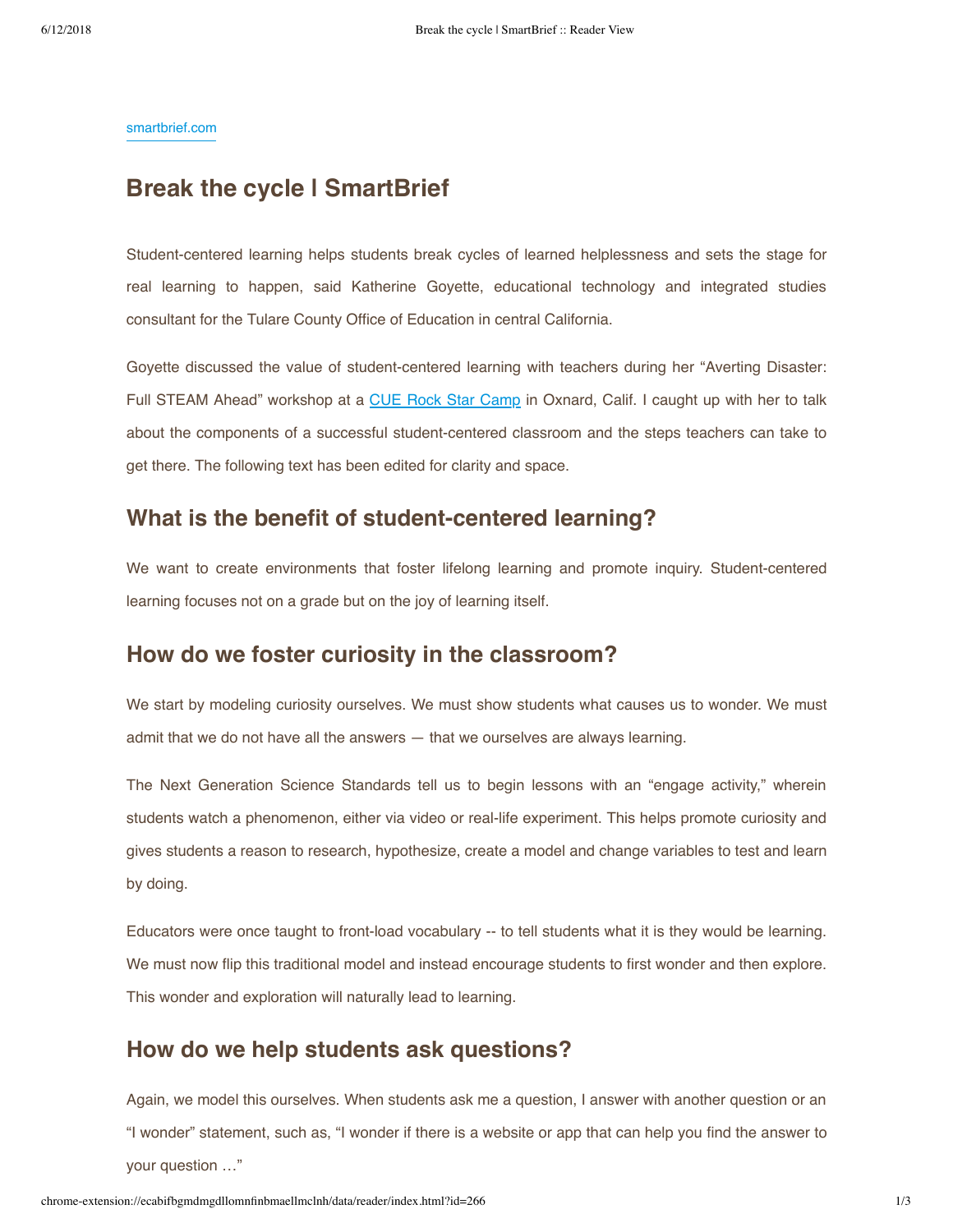We must focus on wonder rather than grades. Students need to see our classrooms as a place to learn, not to regurgitate facts.

### **Why is it important that teachers make this language shift?**

When we answer a question with another question or an "I wonder" statement, we honor student curiosity and validate learning rather than knowing. We create an environment that shows we value the process of learning rather than the attainment of knowledge. Information is available at the touch of a button (just ask Google or Siri!). We have to teach students to move past facts and to think critically -- to prepare for a future that is unknown by communicating, collaborating and creating.

# **What is one step teachers new to this model can take this year?**

Give students voice and choice. Ask students how they would like to demonstrate understanding of the content. This goes deeper than a "choice board," in which students are given options. Rather, ask students how they like to learn things outside the classroom. Do they use the internet to figure out how to advance in a video game? If so, suggest they create a website. Do they use YouTube to learn new dance moves? If so, encourage them to create a video. And here's the secret: Teachers do not need to know how to create a website or make a YouTube video. Students who are motivated to share their learning in this way will often spend the time to learn this method themselves. These students can then become experts who teach their peers.

### **How do we keep students on track for learning targets?**

Even in a student-led learning environment, teachers have an important role. They need to ask guiding questions to ensure students are meeting learning targets in a timely fashion and lead students to additional resources as needed. They need to facilitate systematic collaboration that fosters peer feedback. Teachers can help identify student "experts" and give them opportunity to work with their peers. Students get to learn from one another.

Teachers are similar to a coach; their role is to identify the strengths of each player and maximize individual and collective potential. They must be observant and focus on building a collaborative culture that values each member of the classroom for the contribution he or she brings to the group.

**Need more?** Connect with Katherine on [Twitter](https://twitter.com/kat_goyette), or visit her [website](https://www.wonderexplorelearn.com/) for more tools and tricks. CUE Rock Star camps take place throughout California. Check [here](http://www.cue.org/rockstar) to find one near you.

*Kanoe Namahoe is the editor for SmartBrief on EdTech and SmartBrief on Workforce.*